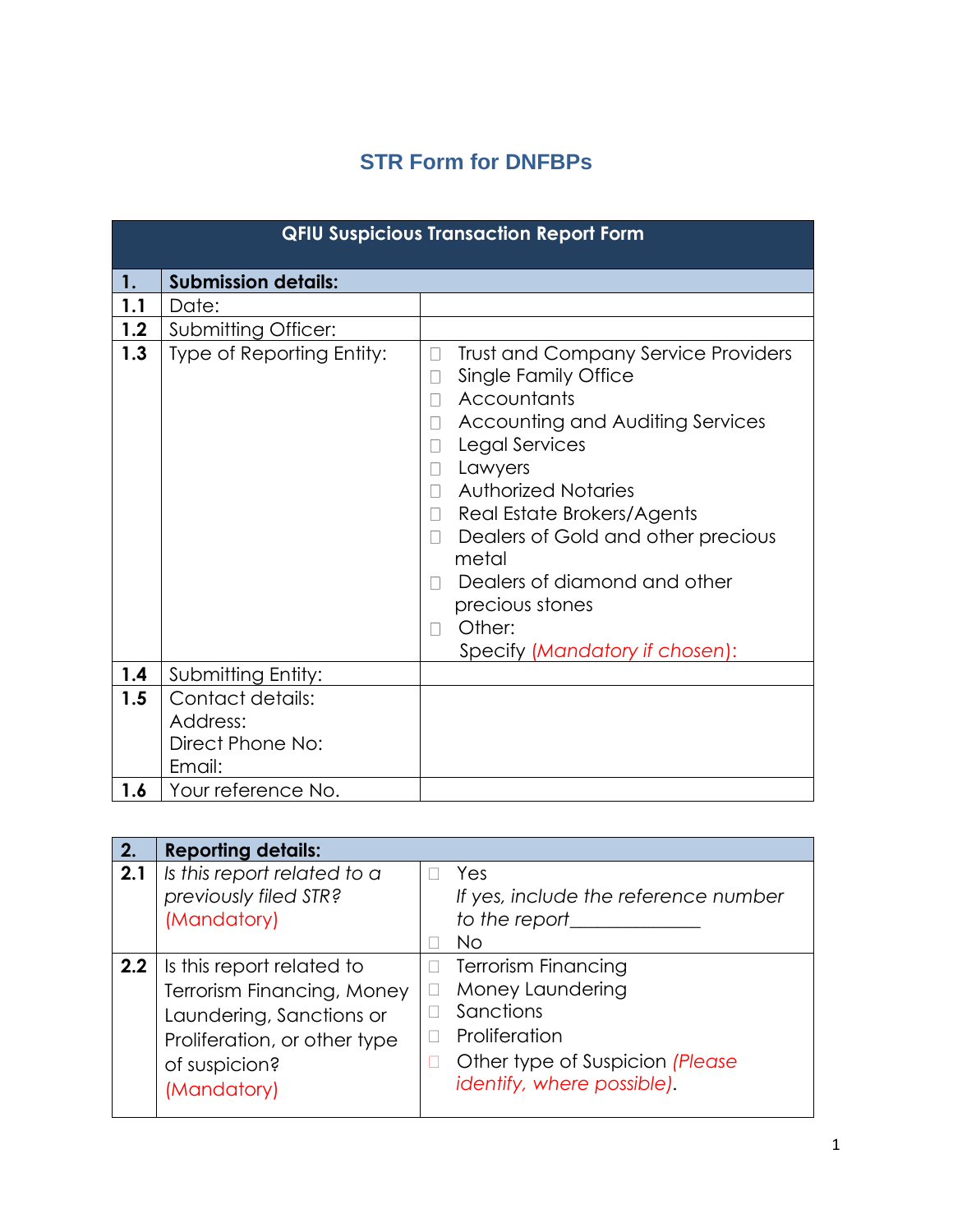| 2.3 | Is this report subject to any        | $\Box$           | Yes                                      |
|-----|--------------------------------------|------------------|------------------------------------------|
|     | <b>urgent</b> requirements to        | П                | <b>No</b>                                |
|     | freeze funds?                        | $\Box$           | Unknown                                  |
|     |                                      |                  |                                          |
| 2.4 | What is the suspected                | $\Box$           | Smuggling                                |
|     | predicate offense?                   | $\Box$           | Evasion of Taxes and Duties              |
|     |                                      | П                | Fraud                                    |
|     | (Mandatory)                          | $\Box$           | Electronic crimes                        |
|     |                                      | $\Box$           | <b>Drug Crimes</b>                       |
|     |                                      | $\Box$           | Corruption and Bribery                   |
|     |                                      | $\Box$           | Public Morality                          |
|     |                                      | $\Box$           | Counterfeiting/Intellectual property     |
|     |                                      | $\Box$           | Provision of financial services without  |
|     |                                      |                  | a license                                |
|     |                                      | $\Box$           | Other Predicate Offense (please          |
|     |                                      |                  | specify(Mandatory if chosen))<br>Unknown |
|     |                                      | $\Box$           |                                          |
| 2.5 | Reason for suspicion:<br>(Mandatory) | $\Box$<br>$\Box$ | Cash deposits<br>Cash withdrawals        |
|     |                                      | П                | Financial Transfers not commensurate     |
|     |                                      |                  | with the customer's profile              |
|     |                                      | $\Box$           | Fund transfer to countries/jurisdictions |
|     |                                      |                  | not clearly associated with the          |
|     |                                      |                  | customer                                 |
|     |                                      | $\Box$           | Structuring                              |
|     |                                      | $\Box$           | Source of funds could not be             |
|     |                                      |                  | established                              |
|     |                                      | $\Box$           | Transaction with no business purpose     |
|     |                                      | $\Box$           | Uneconomical Transaction                 |
|     |                                      | $\Box$           | Unwillingness of buyer to disclose       |
|     |                                      |                  | identity of beneficial owner             |
|     |                                      | П                | Customer identification is insufficient  |
|     |                                      |                  | or inaccurate                            |
|     |                                      | $\Box$           | Doubt about the authenticity or          |
|     |                                      |                  | veracity of the customer identification  |
|     |                                      |                  | information                              |
|     |                                      | Ц                | False identity                           |
|     |                                      | $\Box$           | Dealing with a high-risk                 |
|     |                                      |                  | country/jurisdiction with no             |
|     |                                      |                  | apparent/valid reason                    |
|     |                                      | Ц                | Large amount of cash                     |
|     |                                      | $\mathbf{L}$     | Conduct of the individual suspicious     |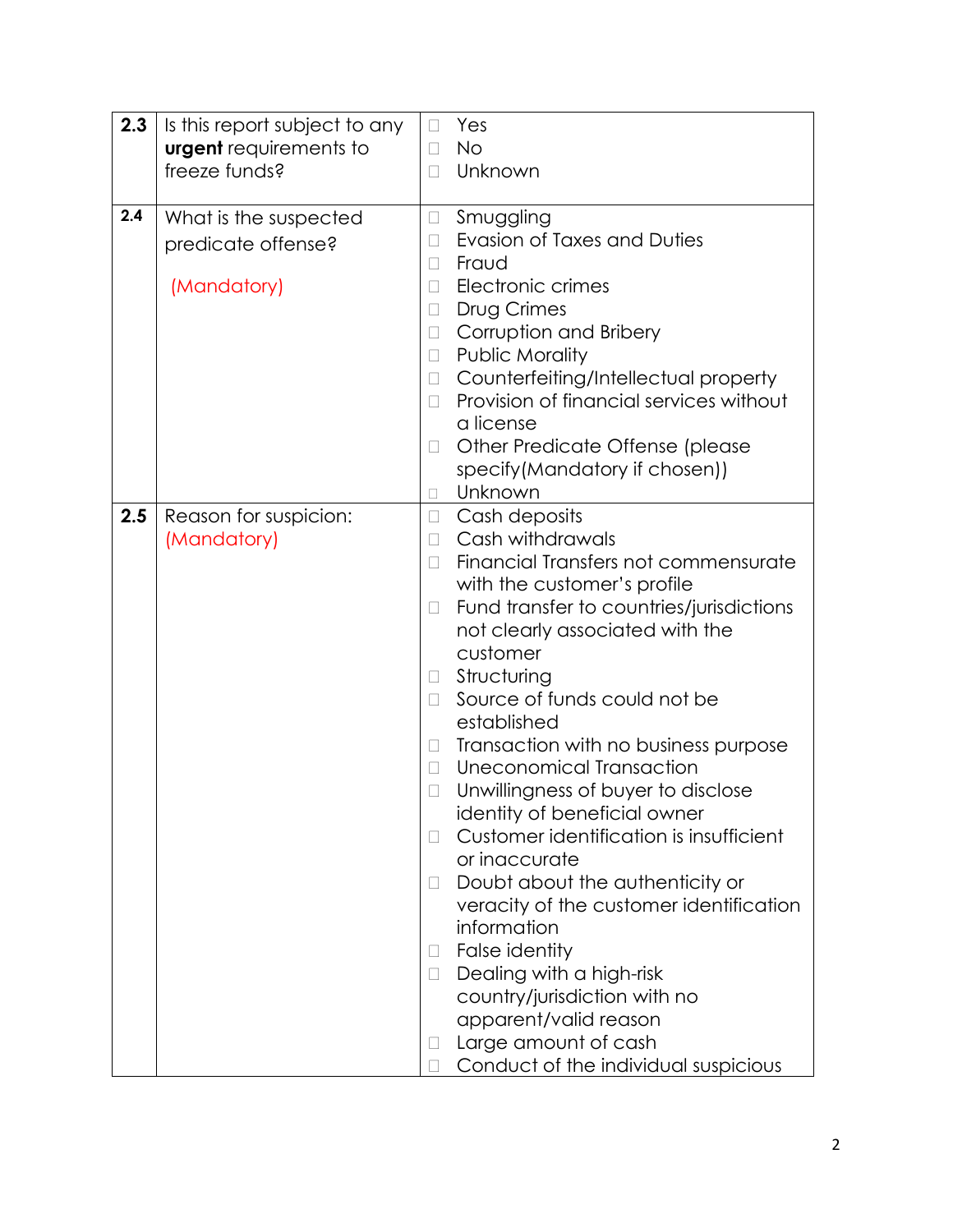|     |                                                                                                                | Asking the officials about matters<br>$\Box$<br>unrelated to the business relationship<br>Frequent appearance of the<br>П<br>customer name in the tracking system<br>of the daily operations<br>Person/Entity is in the UN Sanction List<br>Person/Entity is on the domestic<br>$\Box$<br>sanctions list<br>Person/Entity is in other Sanction list,<br>(please specify(Mandatory if chosen))<br>Other Suspicion:<br>П<br>Specify (Mandatory if chosen):            |
|-----|----------------------------------------------------------------------------------------------------------------|---------------------------------------------------------------------------------------------------------------------------------------------------------------------------------------------------------------------------------------------------------------------------------------------------------------------------------------------------------------------------------------------------------------------------------------------------------------------|
| 2.6 | No. of transactions<br>reported<br>(Mandatory)                                                                 | One Transaction<br>П<br>Multiple Transactions<br>$\Box$<br>$02 - 5$<br>$6 - 20$<br>$\circ$<br>More than 20<br>$\Omega$                                                                                                                                                                                                                                                                                                                                              |
| 2.7 | What is the suspected<br>value of the transaction/s,<br>including any attempted<br>transaction?<br>(Mandatory) | □ Value in Qatari Riyal:<br>□ Value in Other Currencies:                                                                                                                                                                                                                                                                                                                                                                                                            |
| 2.8 | What type of fund, service<br>or product was used for<br>the transaction?<br>(Mandatory)                       | Cash<br>П<br>Cheque<br>$\Box$<br>Wire transfer<br>П<br><b>Bank account</b><br>П<br><b>Trust Account</b><br>П<br>Securities<br>Insurance policy<br>П<br>Investment certificates<br>Stocks<br>Currency exchange<br>Ц<br><b>Credit Card</b><br>П<br>Debit Card<br><b>Gold or Silver Bars</b><br>П<br>Other precious metal<br>$\Box$<br>Diamonds<br>П<br><b>Other Precious stones</b><br>П<br>Real estate<br>$\Box$<br>Consulting/Advisory services<br>$\Box$<br>Other: |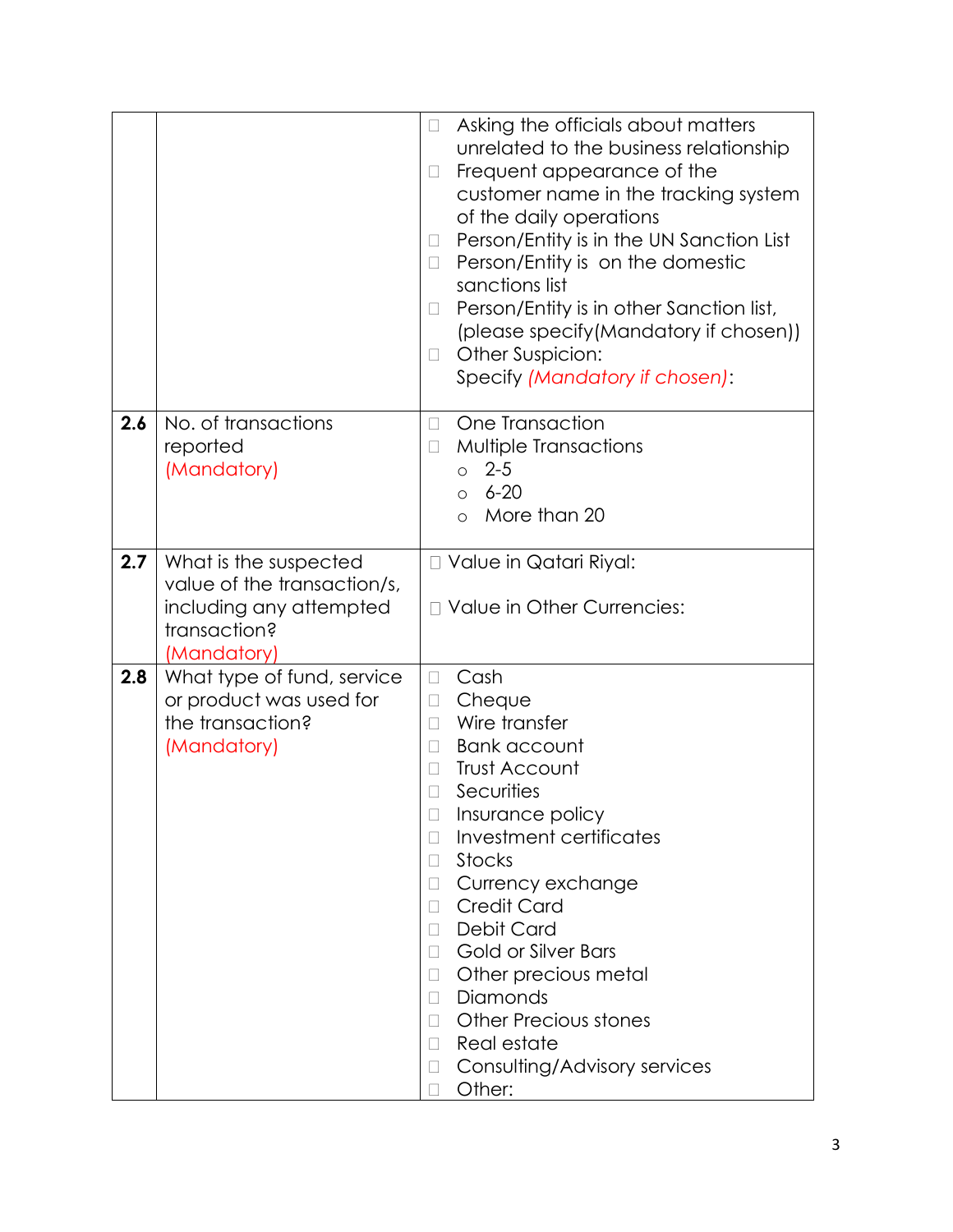| Specify (Mandatory if chosen): |
|--------------------------------|
|                                |

| 3.  | to the transaction<br>and/or 5.                                                                            | Details of the person/s of interest (POI)/ Suspect or associates related<br>If the POI is a natural person fill Part 3, If POI/ Suspect is a legal<br>person/arrangement fill Part 4 and/or 5. If the POI / Suspect involves<br>both natural and legal person/arrangement fill both Part 3 and 4 |
|-----|------------------------------------------------------------------------------------------------------------|--------------------------------------------------------------------------------------------------------------------------------------------------------------------------------------------------------------------------------------------------------------------------------------------------|
|     |                                                                                                            |                                                                                                                                                                                                                                                                                                  |
| 3.1 | <b>Person of Interest:</b><br>Provide as much details as<br>you know about the POI/<br>Suspect and include | Nationality and Residency Information<br><b>Nationality: (Mandatory)</b>                                                                                                                                                                                                                         |
|     | copies of any                                                                                              | Qatari<br>$\Box$                                                                                                                                                                                                                                                                                 |
|     | <i>identification documents</i><br>obtained                                                                | o QID No. (Mandatory)<br>o Passport No. (Optional)                                                                                                                                                                                                                                               |
|     |                                                                                                            | <b>Resident</b><br>П                                                                                                                                                                                                                                                                             |
|     |                                                                                                            | o QID No. (Mandatory)                                                                                                                                                                                                                                                                            |
|     |                                                                                                            | o Passport No. (Optional)                                                                                                                                                                                                                                                                        |
|     |                                                                                                            | <b>GCC Counties: (Either/Or)</b><br>$\Box$                                                                                                                                                                                                                                                       |
|     |                                                                                                            | o GCCIDNo.                                                                                                                                                                                                                                                                                       |
|     |                                                                                                            | o Passport No.                                                                                                                                                                                                                                                                                   |
|     |                                                                                                            | <b>Non Resident</b><br>$\Box$                                                                                                                                                                                                                                                                    |
|     |                                                                                                            | <u>o Passport No. (Mandat</u> ory)                                                                                                                                                                                                                                                               |
| 3.2 |                                                                                                            | Arabic Name:<br>$\Box$                                                                                                                                                                                                                                                                           |
|     |                                                                                                            | English Name:<br>$\Box$                                                                                                                                                                                                                                                                          |
|     |                                                                                                            | (Either, English or Arabic Name                                                                                                                                                                                                                                                                  |
|     |                                                                                                            | Mandatory)                                                                                                                                                                                                                                                                                       |
|     |                                                                                                            | DOB: (Mandatory)<br>$\Box$                                                                                                                                                                                                                                                                       |
|     |                                                                                                            | Gender: (Mandatory)<br>$\Box$                                                                                                                                                                                                                                                                    |
|     |                                                                                                            | Address/s:<br>$\Box$<br>Phone No:<br>$\Box$                                                                                                                                                                                                                                                      |
|     |                                                                                                            | Mobile No:                                                                                                                                                                                                                                                                                       |
|     |                                                                                                            | Email:                                                                                                                                                                                                                                                                                           |
|     |                                                                                                            | Country of residence:<br>Н                                                                                                                                                                                                                                                                       |
|     |                                                                                                            | Occupation:<br>$\Box$                                                                                                                                                                                                                                                                            |
|     |                                                                                                            | Driver's license details:<br>$\Box$                                                                                                                                                                                                                                                              |
|     |                                                                                                            | Employer details:                                                                                                                                                                                                                                                                                |
|     |                                                                                                            | Any other personal information:                                                                                                                                                                                                                                                                  |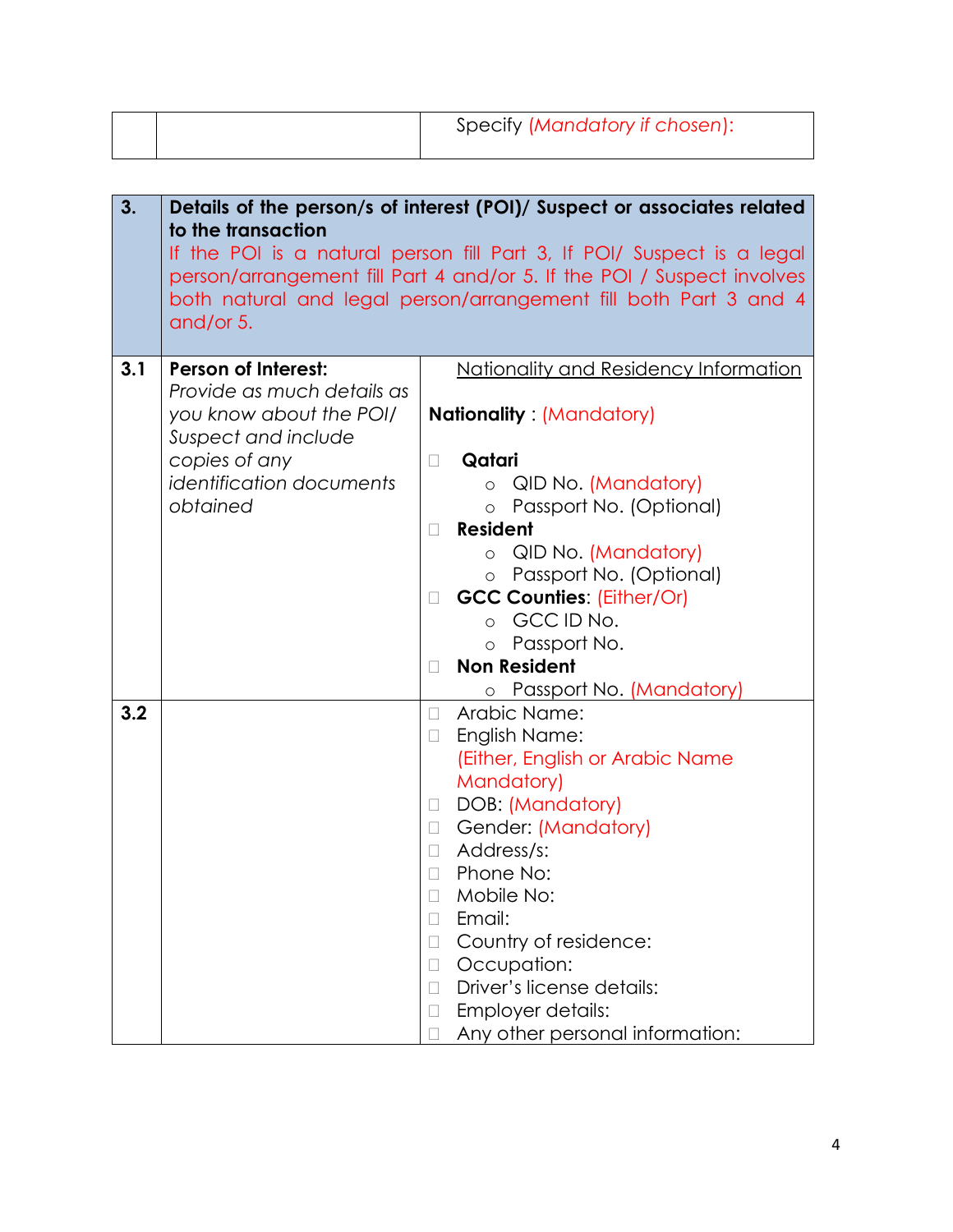| 4.  | <b>Suspected Legal Person/Arrangement</b>                                           |                                                                                                                                                                                                           |
|-----|-------------------------------------------------------------------------------------|-----------------------------------------------------------------------------------------------------------------------------------------------------------------------------------------------------------|
| 4.1 | Name of legal<br>person/arrangement:<br>(Mandatory)                                 |                                                                                                                                                                                                           |
| 4.2 | Type legal<br>person/arrangement:<br>(Mandatory)                                    | <b>Private Company</b><br>$\Box$<br><b>Public Company</b><br>П<br>Partnership<br>$\Box$<br>Trust or similar legal arrangement <sup>1</sup><br>$\Box$<br>Other<br>$\Box$<br>Specify: (Mandatory if chosen) |
| 4.3 | Which jurisdiction is the<br>legal person/arrangement<br>registered?<br>(Mandatory) | <b>State of Qatar</b><br>$\Box$<br>GCC<br>$\Box$<br><b>MENA</b><br>П<br>Other:<br>$\Box$<br>Specify: (List Of countries)                                                                                  |
| 4.4 | Registration No. of the<br>legal<br>person/arrangement:<br>(Mandatory)              | No.                                                                                                                                                                                                       |
| 4.5 | Registered address:<br>(Mandatory)                                                  |                                                                                                                                                                                                           |
| 4.6 | Operational address, if<br>different from registered<br>address:                    |                                                                                                                                                                                                           |
| 4.7 | <b>Establishment Code</b><br>(Mandatory if legal<br>person/arrangement is<br>local) | No.                                                                                                                                                                                                       |
| 4.8 | Legal<br>person/arrangement<br>contact details:                                     | Name:<br>Phone No.<br>Mobile No.<br>Email:<br>Other information:                                                                                                                                          |
| 4.9 | Directors of the legal<br>person/arrangement<br>and/or business owners.             | Name:<br>Phone No.<br>Mobile No.<br>Email:<br>Other information:                                                                                                                                          |

 1 Similar legal arrangements include Awqaf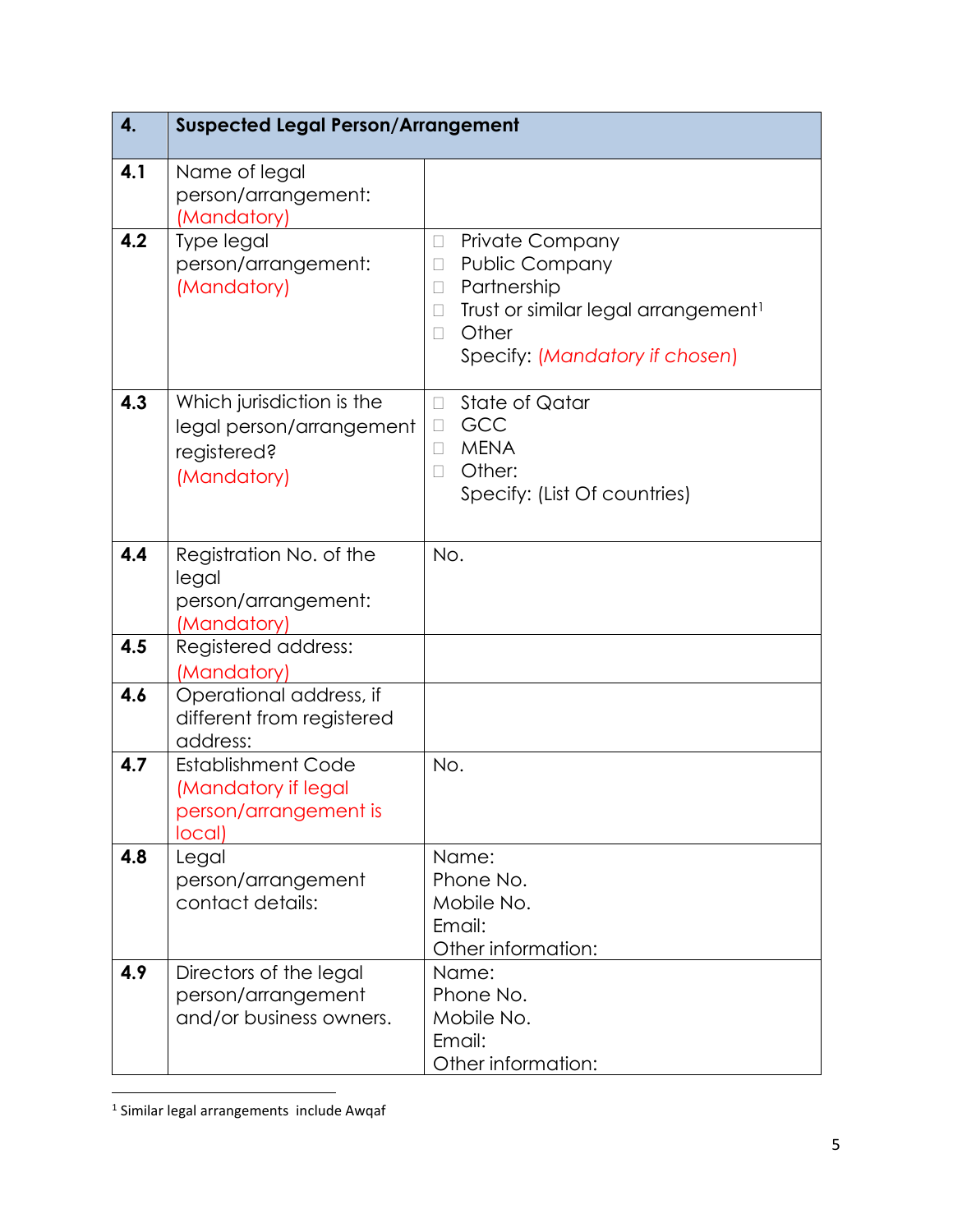| 4.10 | Reason for association to<br>other person of interest<br>(POI)/ Suspect. | Manager/Director<br>Partner<br>Signatory<br>$\Box$ Power of Attorney<br><b>Beneficial Owner</b><br>Other: |
|------|--------------------------------------------------------------------------|-----------------------------------------------------------------------------------------------------------|
|      |                                                                          | Specify: (Mandatory if chosen)                                                                            |

| 5.  | <b>Trust</b>                                                  |  |
|-----|---------------------------------------------------------------|--|
| 5.1 | Trust name                                                    |  |
| 5.2 | Nature and purpose of<br>the trust                            |  |
| 5.3 | Jurisdiction and date of<br>the establishment of the<br>trust |  |
| 5.4 | Identity of settlor (s)                                       |  |
| 5.5 | Identity of trustee (s)                                       |  |
| 5.6 | Identity of protector (s)                                     |  |
| 5.7 | Beneficiary or<br>beneficiaries                               |  |
| 5.8 | Other particulars                                             |  |

| $\boldsymbol{6}$ . | Details of the suspicious activity |                            |  |
|--------------------|------------------------------------|----------------------------|--|
| 6.1                | When did this suspicious           | Date:                      |  |
|                    | activity occur?                    |                            |  |
|                    | (Mandatory)                        |                            |  |
| 6.2                | Where did this suspicious          |                            |  |
|                    | activity occur?                    |                            |  |
|                    | (Mandatory)                        |                            |  |
| 6.3                | How was the suspicious             | Face to face transaction   |  |
|                    | activity identified?               | Compliance Officer or MLRO |  |